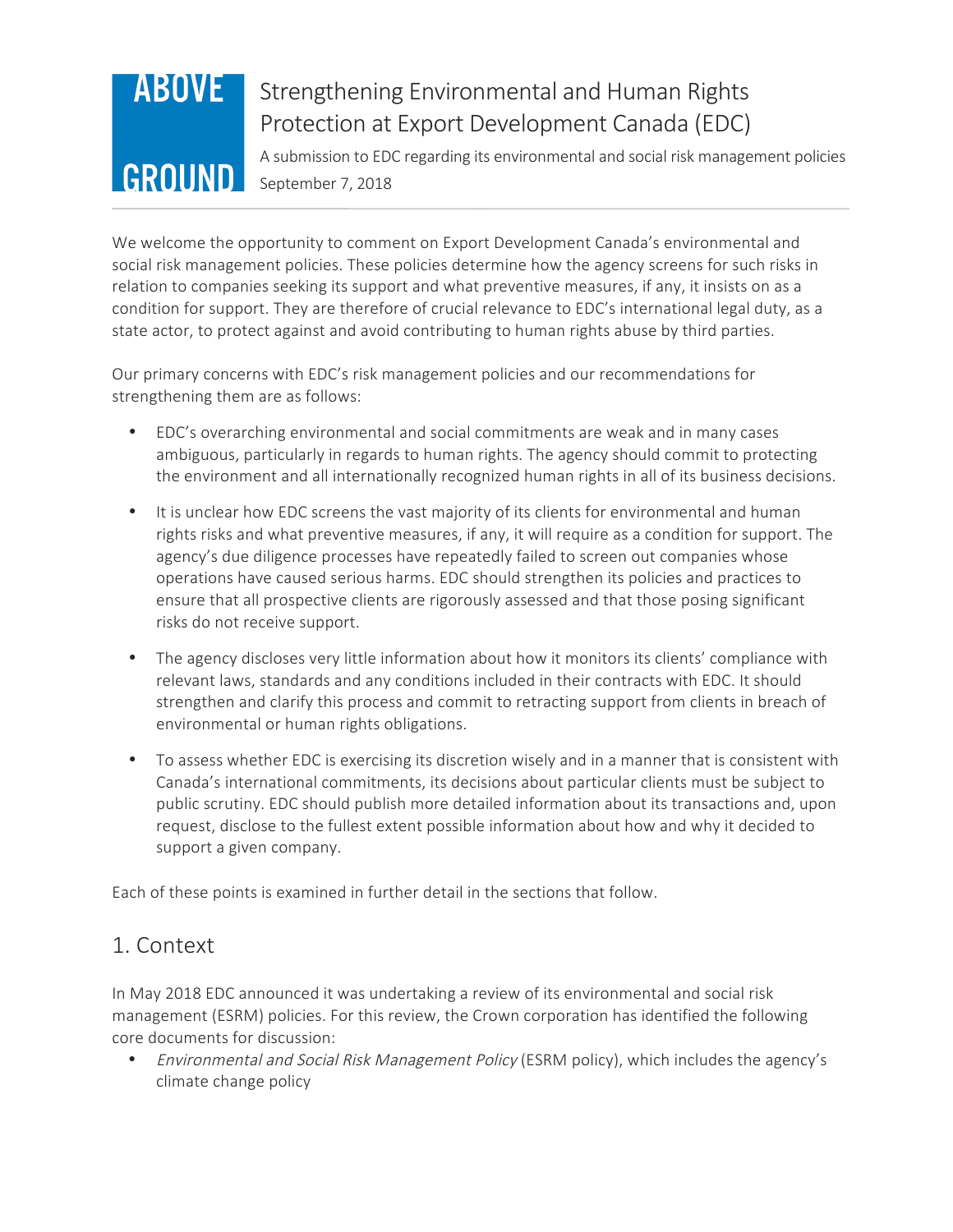- Environmental and Social Review Directive (ESR directive)
- EDC Statement on Human Rights
- Disclosure Policy

Further information about EDC's management of environmental and social risks can be found in supplementary documents and web pages, such as the following:

- FAQs about EDC's environmental review process, on the "Environment" page of its website
- the infographic "From Prospect to Customer EDC's Due Diligence Path"
- the booklet "Understanding EDC's Project Review Process"

In this submission we examine EDC's broad social and environmental risk management policies. We address its climate change policy in a separate submission, "Bringing Export Development Canada's Climate Change Policy in Line with Canada's Commitments."<sup>1</sup>

EDC does not identify its anti-corruption policies as falling within the scope of the ESRM policy review, omitting from discussion a key aspect of the agency's social risk management. As outlined in our recent report Anti-Corruption and Export Development Canada,<sup>2</sup> EDC's assessments have failed to screen out companies disqualified by other financial institutions on the basis of clear corruption risks. The report provides detailed recommendations for policy reforms to address this problem.

EDC's ESRM policy review may be linked to a larger reform of its overall risk management practices, which has reportedly been underway since 2012.<sup>3</sup> In April 2018, the Auditor General reported that those practices suffer from "a number of weaknesses" which, combined, amount to "a significant deficiency" in risk management.<sup>4</sup> His report notes that EDC lacks operational and strategic risk management frameworks, that it has no systemic process to gather risk information from its business units and that its directors are not being given the information they need to fully understand risks. Some of the weaknesses noted in the report were identified nearly a decade ago in a 2009 audit.

The UN working group on business and human rights has also commented recently on weaknesses in EDC's policy framework. In an April 2018 report assessing Canada's efforts to protect against business-related human rights abuse, the group recommends that EDC improve its internal processes, include human rights as a core pillar of its objectives, and clarify how it ensures that the business it supports is aligned with human rights protection.<sup>5</sup>

## 2. Analysis and recommendations

## 2.1 Coherence and clarity of the framework

Significant ambiguities and information gaps in EDC's policy documents make it difficult to understand how the agency's environmental and social risk management framework functions, raising fundamental questions about EDC's due diligence.

For instance, it's not clear how human rights fits within the framework. EDC's sole policy document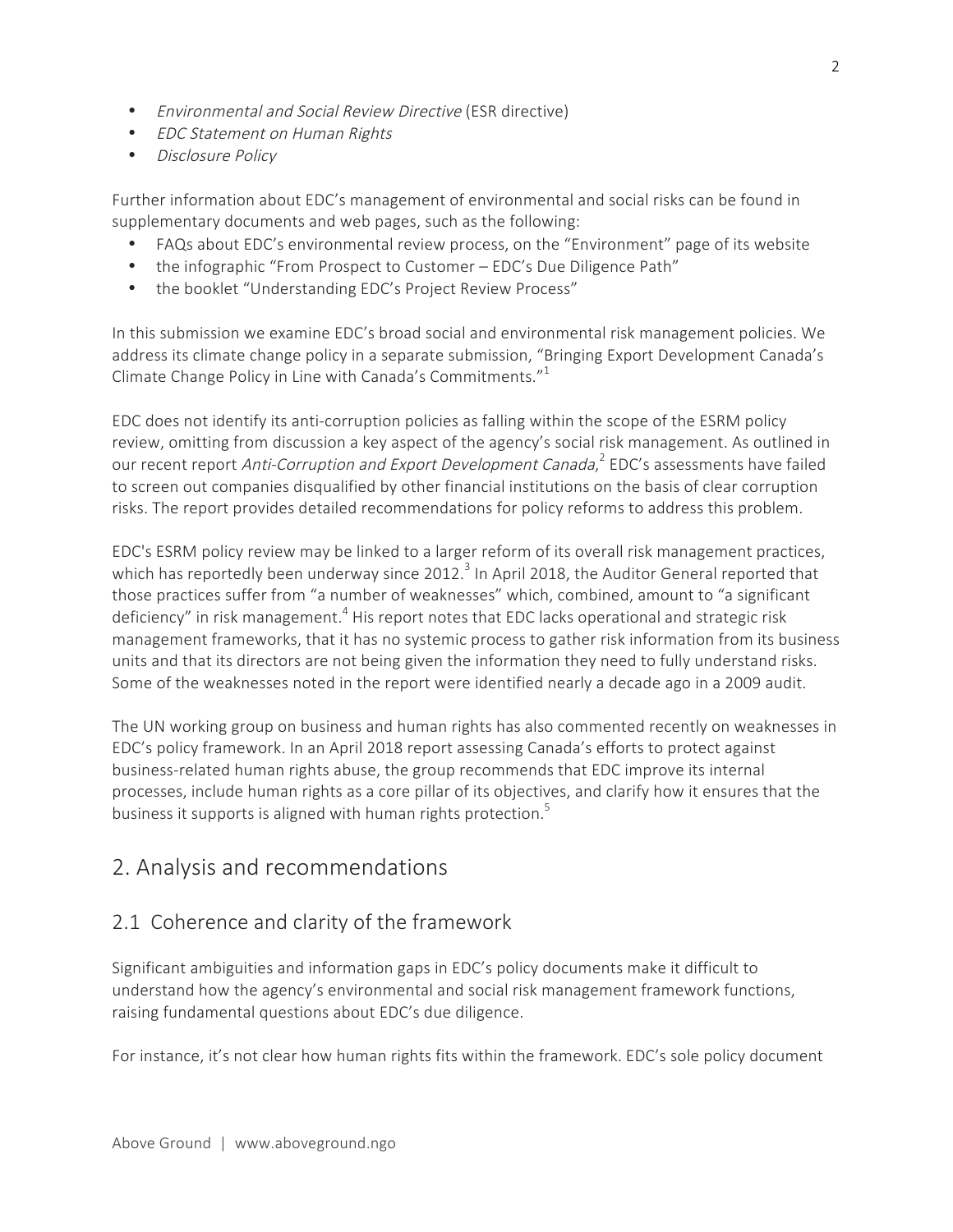dealing with human rights is the one-page EDC Human Rights Statement. Human rights are not discussed in the ESRM policy,<sup>i</sup> which according to EDC "establishes the principles [it] follow[s] when assessing the environmental and social risks of a transaction." <sup>6</sup> This creates uncertainty as to whether human rights protection is a core principle of EDC's framework.

Furthermore, while the statement describes EDC as conducting its business "with a view to the promotion and protection of internationally recognized human rights," the ESRM policy describes assessment processes that consider only a limited range of risks that are of relevance to human rights.<sup>"</sup> It is unclear, therefore, whether EDC considers in its assessments a company or project's impacts on the full range of internationally recognized human rights, or only those tied to the social risks listed in the ESRM policy.

In some places, EDC seems to conflate environmental *and social* risk reviews with solely environmental reviews. For instance, the agency states that "for non-project related transactions we conduct an environmental risk review," then describes the review as providing an "assessment of environmental and social risk."<sup>7</sup> This raises the question of whether EDC takes into account any social risks that are not directly tied to the environmental risks it identifies.

EDC does not provide a coherent explanation of how its ESRM policy and the ESR directive relate to one another. It states that the policy "establishes the principles" it follows when assessing environmental and social risks, and that the directive establishes the processes used to assess such risks.<sup>8</sup> However, assessment processes are discussed in both documents. Moreover, the ESR directive only outlines how EDC assesses risks when considering support for a *project*. The agency's assessment process for other forms of support, which make up the vast majority of its business portfolio, is described only in very limited terms in the ESRM policy and in disparate parts of other documents.

#### Recommendations

- EDC should correct content inconsistencies, ambiguities and out-of-date references in its policy documents. It is particularly important that the documents be revised to clarify
	- o how the human rights statement, ESRM policy and ESR directive relate to one another; and
	- o whether EDC's risk management framework takes into account risks related to all internationally recognized human rights.

<sup>&</sup>lt;sup>i</sup> The ESRM policy only mentions the single-page human rights statement, describing it as one of the "other corporate social responsibility commitments" that "complement" the policy. (EDC, Environmental and Social Risk Management Policy, www.edc.ca/EN/About-Us/Corporate-Social-Responsibility/Environment/Documents/enviropolicy.pdf, p. 2.)

 $\mathbf{I}^{\parallel}$  In EDC's policy, "social risks" refers "solely to risks defined within the IFC Performance Standards as: labour and working conditions, community health, safety and security, land acquisition and involuntary resettlement, indigenous peoples, and cultural heritage." (Ibid., p. 1.)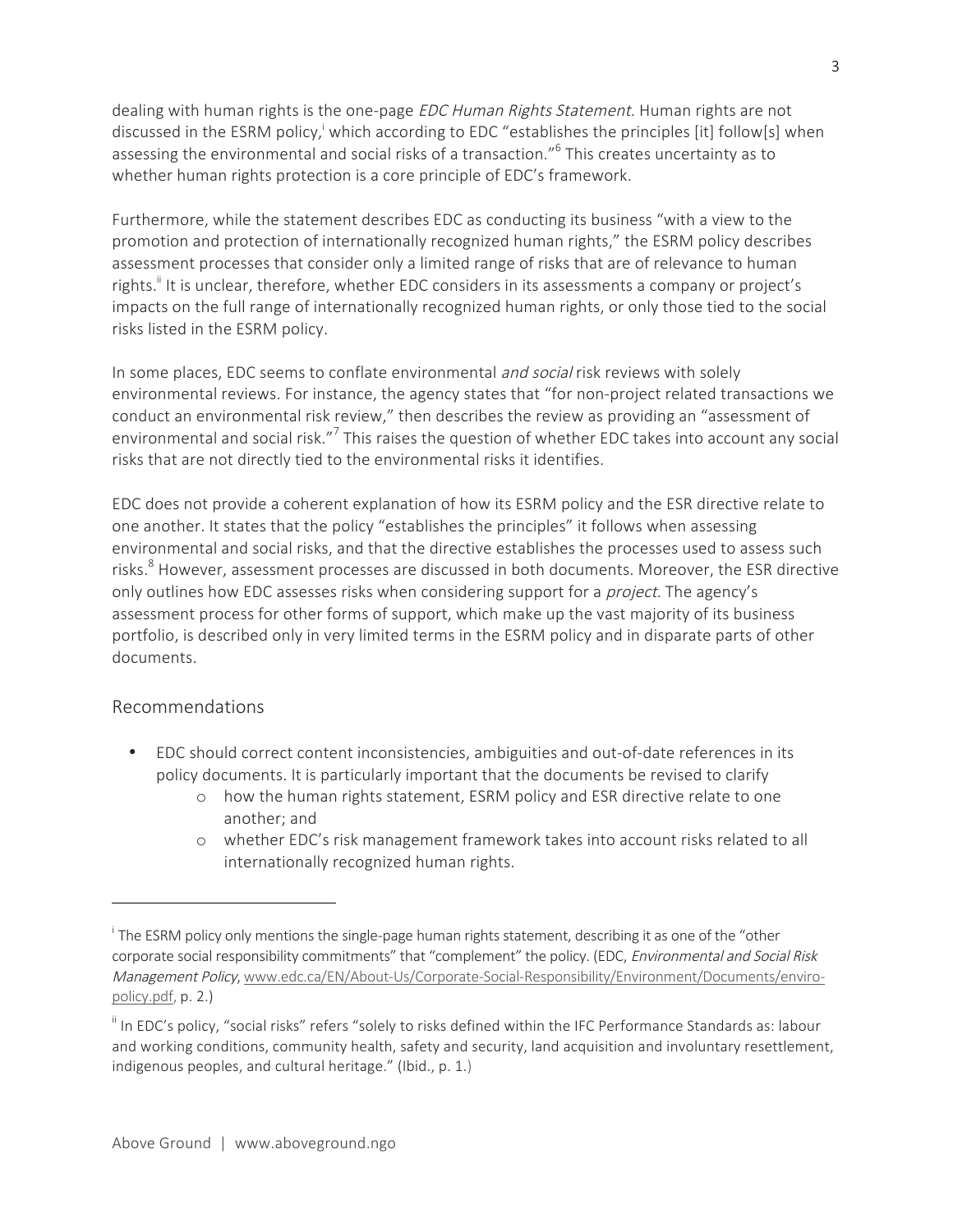- All of EDC's ESRM policy documents should be dated and easily accessible on a single page of its website.
- When EDC makes changes to any part of its policy framework, it should promptly update related documents and website pages and indicate the date of the update.

## 2.2 Overarching commitments

EDC's ESRM policy identifies the agency's "environmental and social commitments."<sup>9</sup> The document does not commit EDC to protecting the environment or human rights, and it does not place any absolute restriction on the level of risk the agency will support. As overarching commitments, it lists only the following:

- assessing social and environmental risk in the transaction decision-making process
- advocating for the adoption of best practices by its counterparts and clients
- striving for high standards of mitigation and monitoring of projects that it supports
- ensuring transactions comply with host country laws
- taking into account relevant environmental agreements signed by Canada
- disclosing relevant information to ensure public accountability
- monitoring changes to internationally accepted risk management practices, updating its procedures accordingly and integrating these into its decision-making process<sup>10</sup>

EDC commits to the first three actions only insofar as they do not "unduly hinder" its ability to support Canadian companies. It does not define what is meant by "unduly hinder." A review of EDC's portfolio suggests that in many cases the agency prioritizes support for Canadian companies over environmental and human rights protection.

EDC's commitments on human rights are particularly vague. Its policy documents do not specify what EDC will require its clients do to respect human rights, how it will ensure they meet those expectations and what consequences it will impose if they do not.

#### Recommendations

EDC should make clear, unequivocal commitments to

- protect the environment and human rights;
- assess the full range of environmental, social and human rights risks posed by its current and prospective clients; and
- decline support to all companies and projects posing significant risks.

## 2.3 Social and environmental review processes

EDC's ESRM policy outlines the agency's processes for reviewing environmental and social risks relating to prospective clients. This is the primary document that explains how the agency screens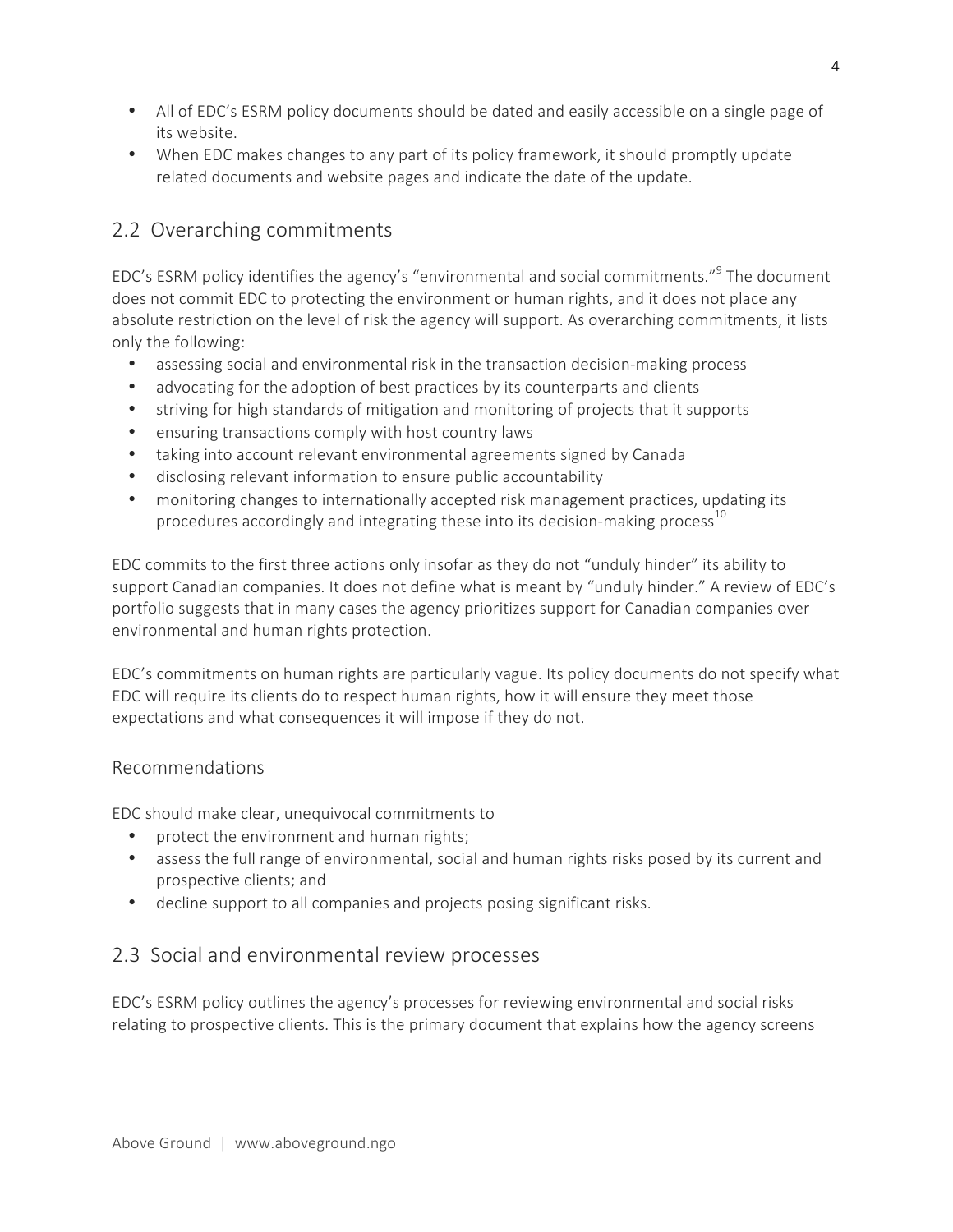companies seeking any form of support other than project finance.<sup>""</sup> This process is of crucial importance, because non-project support accounts for 97 percent of EDC's business portfolio.<sup>11</sup> Yet the relevant screening procedures aren't described in any detail. The policy indicates that a financial officer screens non-project transactions valued at less than \$5 million USD. For larger deals, a team reviews risks "that EDC deems to be relevant," then uses "recognized methodologies" to determine the degree of risk.

Documentation describing EDC's human rights risk assessment is equally sparse. EDC indicates that it "routinely conducts country- and project-level political risk assessments" that take into account human rights and that it undertakes an "additional layer of due diligence" for investment projects and countries that have "a higher potential for human rights issues."<sup>12</sup> It does not specify the factors that would trigger this additional level of due diligence, nor what it consists of.

As a result, it remains unclear how EDC screens the vast majority of potential clients for human rights and environmental risks, how it determines whether to support a company despite those risks and what preventive measures, if any, it will insist on as a condition for support.

What is clear is that EDC's reviews have repeatedly failed to screen out companies whose operations have caused significant harms. Above Ground has documented several such cases in various reports and website posts. Below we provide two illustrative examples from recent years.

Ecopetrol and Frontera (formerly Pacific E&P) face allegations of widespread environmental, labour and indigenous rights violations associated with their operations in the oilfields of Puerto Gaitán, Colombia. EDC provided a loan to Pacific E&P for its Colombian operations in 2014. The next year Colombia's Constitutional Court suspended the company's activities at one of the oilfields, which it operated under a contract of association with Ecopetrol, finding that Pacific E&P had violated the rights of an indigenous community. EDC provided a loan to Ecopetrol in 2016, days before the company assumed control of the other oilfield it had operated with Pacific  $\textsf{E}\&\textsf{P}.^{13}$ 

Ecopetrol is currently under criminal investigation in relation to an oil spill from one of its wells elsewhere in Colombia. The 2018 spill has been widely reported as the country's worst environmental disaster in decades.<sup>14</sup> The company has also been implicated in major corruption scandals in recent years. At least six former or current Ecopetrol officials were arrested on corruption-related charges in 2015.<sup>15</sup>

When EDC was questioned about abuses in Ecopetrol's and Pacific E&P's operations in Puerto Gaitán, an agency official stated that EDC had sought out relevant information, including responses from Pacific E&P, and "reviewed these responses" against the company's social responsibility commitments. The official's letter did not indicate any corrective action taken by EDC to address Pacific E&P's violation of Colombian law, and it made no reference to Ecopetrol.

 $^{\text{III}}$  A project is defined as either a new industrial, commercial or infrastructure-related physical development, or a major expansion or transformation of such a development. (See p. 2 of EDC's ESRM policy.)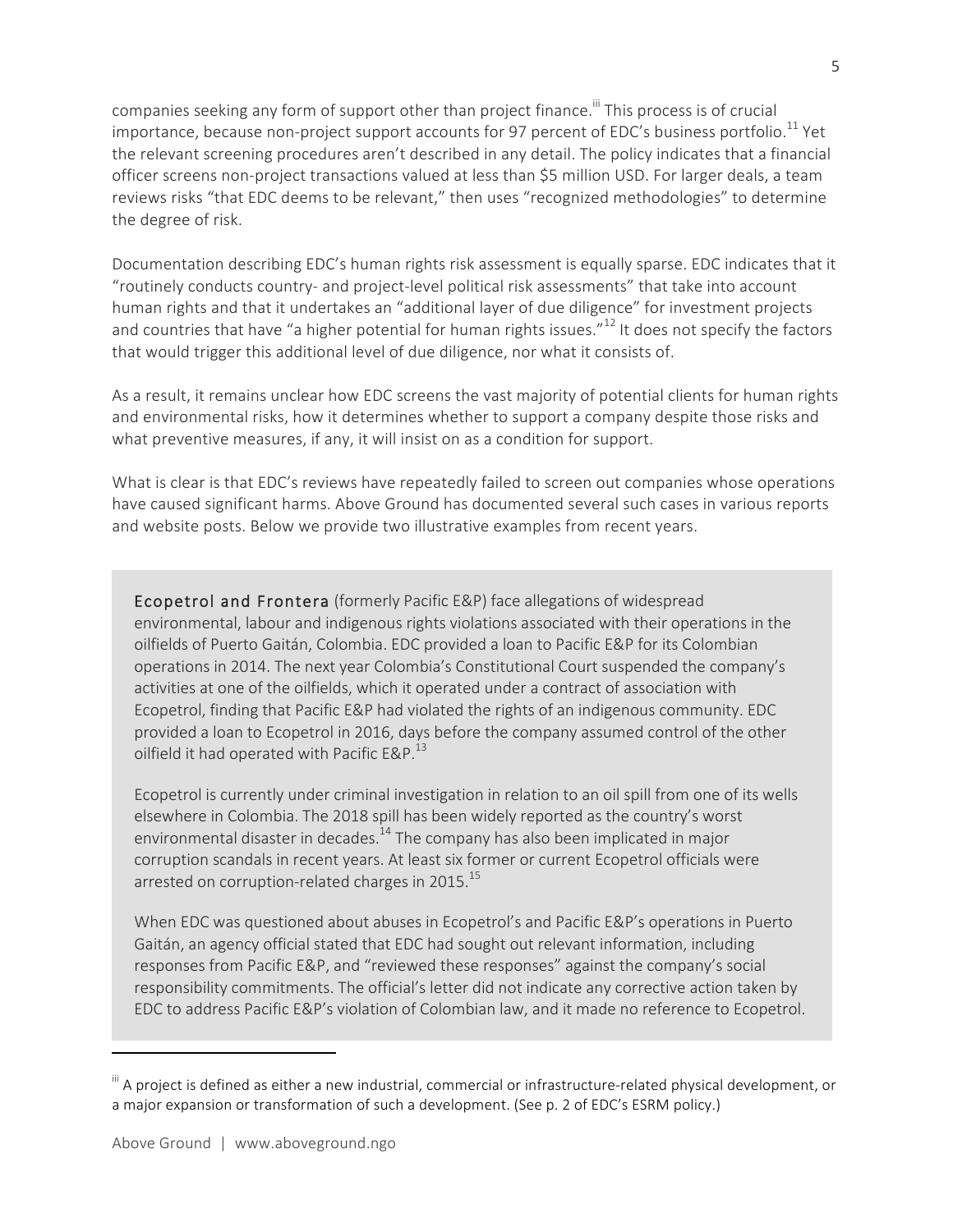Kinross Gold has received up to \$850 million in EDC loans since 2006. The first loan was for a massive expansion of its Brazilian mine that affected the territories of three traditional communities. By the time EDC approved a general corporate loan to Kinross in 2012, Brazilian public prosecutors had launched several lawsuits seeking to halt the expansion in order to protect the communities' rights. A government agency had concluded in a public report that the company's actions resulted in the "elimination of an ethnic community." The communities' grievances related to their land rights have never been resolved.

EDC financed Kinross again in 2014 and 2015, after government authorities had raised concerns about serious environmental problems at its Brazilian mine.16

Meanwhile, the U.S. Securities and Exchange Commission (SEC) opened a criminal investigation in 2015 into alleged corruption in Kinross's operations in West Africa. EDC issued the company two more general corporate loans in 2016 and 2017. The SEC charged Kinross in 2018 with violations of the Foreign Corrupt Practices Act and the company agreed to pay a penalty of nearly \$1 billion USD.<sup>17</sup>

Kinross maintains that it has a "respectful and constructive relationship" with the communities at its Brazilian mine and that its operations have not caused any contamination.<sup>18</sup> EDC states that it assessed Kinross's environmental, social and financial controls and policies prior to each loan, and that the company's actions are "consistent with international and industry best practices."<sup>19</sup>

#### Recommendations

- EDC should revise its policies and processes to ensure that the environmental, social and human rights risks posed by prospective clients' activities are fully assessed and rigorously mitigated. Where risks remain significant despite mitigation measures, the company or project should not qualify for support.
- EDC's policy documents should provide substantive details about its risk assessment processes for all types of transactions.<sup>iv</sup> They should specify
	- o what information and methodology the agency uses to assess risks, including human rights risks;
	- o which international standards clients must meet;
	- o how EDC determines what level of risk is acceptable and which mitigation measures are appropriate; and
	- o the risk mitigation and reporting obligations it includes in client contracts.
- In its annual corporate social responsibility report, EDC should list the companies it has declined to support due to human rights or environmental concerns, and describe those concerns.

<sup>&</sup>lt;sup>iv</sup> EDC has proposed that it "pare down" the "detailed explanation" of its review processes that is currently found in its ESRM policy. We strongly recommend against this. (See p. 4 of the discussion paper at www.edc.ca/EN/About-Us/Corporate-Social-Responsibility/Documents/CSR%20Policy%20Review%20Discussion%20Paper%202018\_e.pdf.)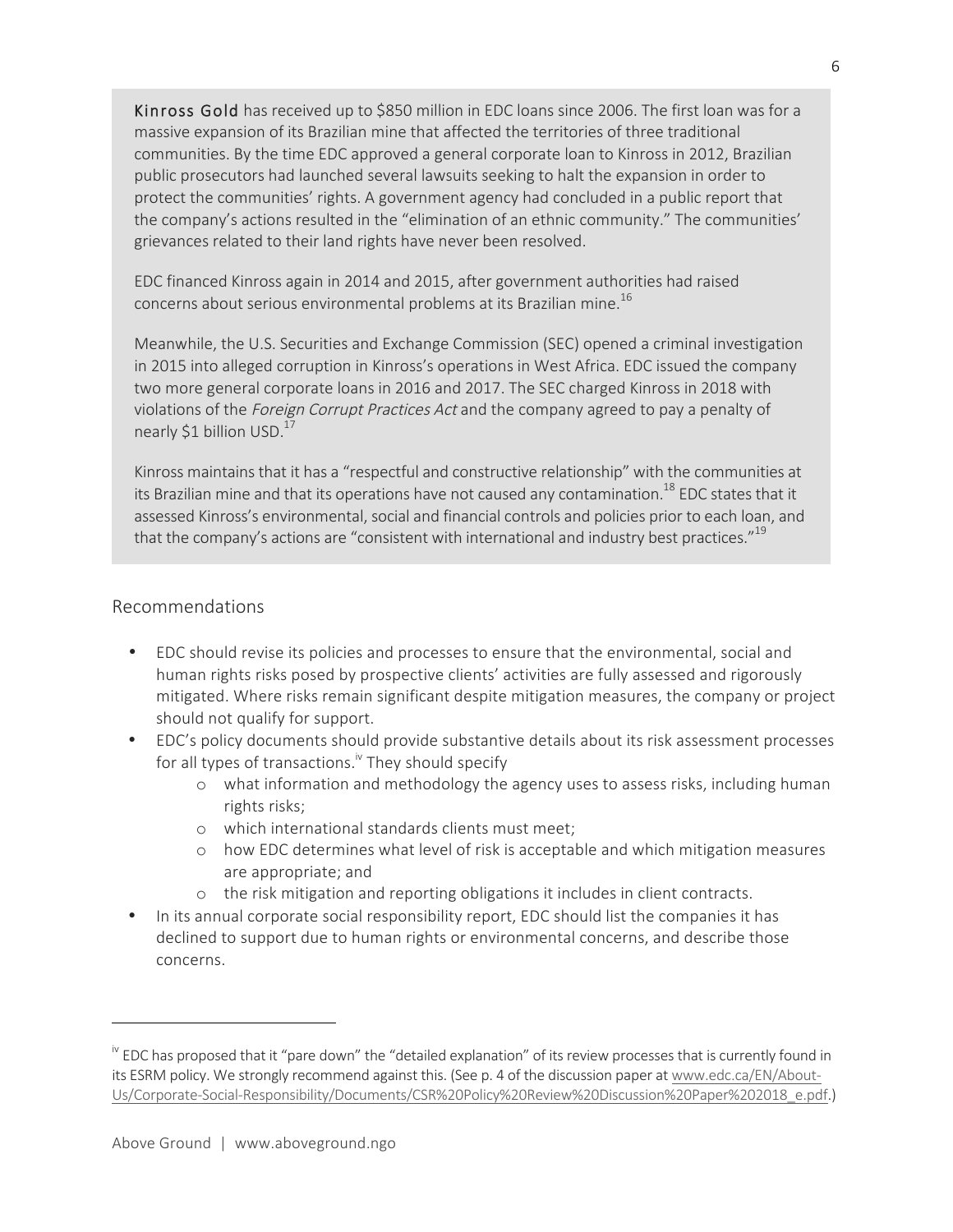#### 2.3.1 Project assessment and the ESR directive

The *Export Development Act* requires that EDC perform environmental reviews of major projects it is considering supporting.<sup>Y</sup> EDC must determine through such a review whether each project "is likely to have adverse environmental effects despite the implementation of mitigation measures" and, if so, "whether [EDC] is justified in entering into the transaction."<sup>20</sup>

EDC's Environmental and Social Review Directive (ESRM directive) was developed to respond to these legal obligations. It sets out that EDC will first categorize each project according to the extent of its probable environmental and social impacts.<sup>vi</sup> It will then "benchmark" projects in the two higher-risk categories against internationally recognized standards, primarily the environmental and social performance standards of the International Finance Corporation. If a project is approved for support, a mitigation and monitoring plan will be developed.

Some crucial aspects of the project review process remain unclear. For instance:

- The directive states that EDC may support a project that will have adverse effects, even after mitigation measures are taken, as long as the effects "are not in EDC's view significant."<sup>21</sup> It does not specify any criteria used to determine whether effects are significant.
- It is unclear what is meant by "benchmarking" projects against international standards. Does this mean that a project must meet all of the relevant standards in order to receive support? Or merely that its compliance with those standards is taken into account by EDC staff in making a decision?

#### Recommendations

 $\overline{a}$ 

- EDC should strengthen, clarify and publish the criteria, methodology and guidelines its staff uses to determine the likelihood of harmful impacts and whether those impacts are significant.
- When the agency decides to finance a project that's likely to cause harm, it should publish on its website the reasoning by which it determined that the harm is not significant.

## 2.4 Client monitoring and compliance

EDC discloses very little information about how it monitors existing clients' performance, a process that is crucial to ensuring that companies mitigate risks on an ongoing basis and take effective remedial action in cases of harm.

 $\gamma$  Projects for which the repayment term or coverage period is two years or more and either the support requested is CAD \$18.4 million or more, or the project is "located in or near a sensitive area." See p. 4 of EDC's Environmental and Social Review Directive (www.edc.ca/EN/About-Us/Corporate-Social-Responsibility/Environment/Documents/environment-social-review-directive.pdf).

<sup>&</sup>lt;sup>vi</sup> Category A projects are those "likely to have significant adverse environmental and social effects that are sensitive, diverse, or unprecedented." Category B projects are those whose "potential environmental and social effects are less adverse than those of Category A projects." Category C projects are those "likely to have minimal or no adverse environmental and social effects." See p. 5 of the directive.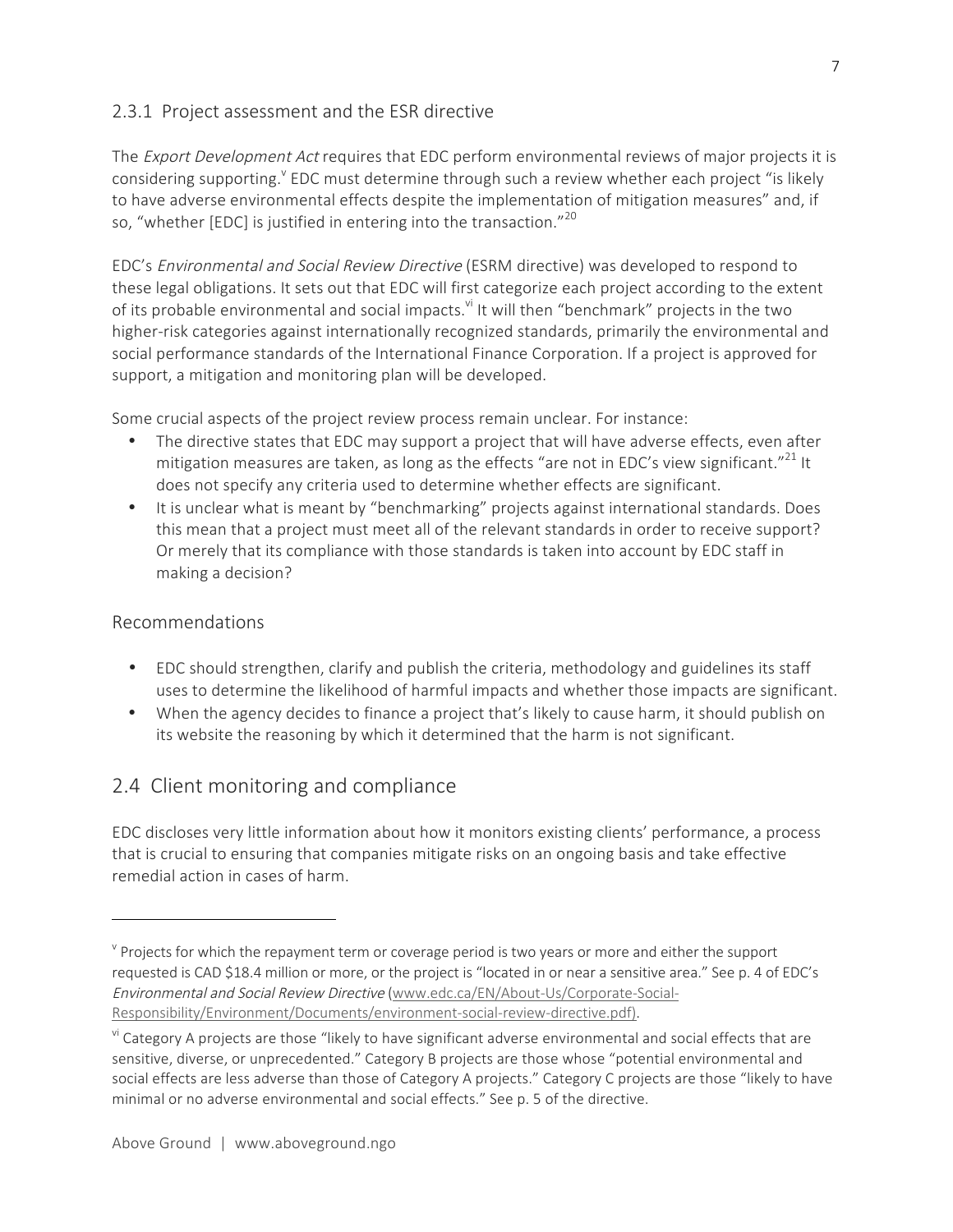It is unclear whether the agency monitors all clients whose business is associated with significant social or environmental risks. EDC's policy documents only commit it to monitoring projects it supports, and these make up a very small minority of its business. Project monitoring, which is meant to assess a client's compliance with host country laws and any conditions set as part of the loan agreement, "typically involves reviewing monitoring reports" submitted by the client.

In 2014 the Auditor General of Canada found that EDC's project monitoring methods were "vulnerable to human errors or omissions" and exposed EDC "to the risk that a project for which it provided funding may fail to comply with agreed conditions." $^{22}$  In response, EDC committed to strengthening its project monitoring procedures and controls. It is unclear whether the agency has followed through with making such improvements.

For the minority of EDC clients that receive project finance, EDC states that it will go as far as halting disbursements of funds when conditions set out in the agreement aren't met, if it cannot first "resolve the issues through the borrower/client by having them undertake corrective actions." $^{23}$ 

For all other clients, it is unclear whether EDC will take disciplinary measures or insist a client take corrective action if it breaches its human rights or environmental obligations. In an infographic describing its management of environmental, social and business ethics risks, EDC states only that "penalties or consequences as it relates to further EDC support can occur if the loan conditions aren't met." (Emphasis added).<sup>24</sup>

#### Recommendations

- EDC should rigorously monitor the activities of all clients associated with risks of environmental harm or human rights abuse.
- Information provided by clients should be subject to critical scrutiny and independent verification whenever possible, particularly in the case of high-risk countries, sectors and investments.
- EDC's policy documents should clarify how it monitors its clients' activities, including the frequency and substance of monitoring reports and what remedial actions it will take under various circumstances.
- EDC should cancel support to all clients found to be in breach of their environmental or human rights obligations. EDC should disclose in its annual corporate social responsibility report the names of such companies and its reasons for cancelling support.

## 2.5 Transparency and disclosure

The Canadian government grants EDC vast discretion to determine the content of its risk management policies. These policies, in turn, provide EDC staff with considerable leeway in deciding how they are applied. To assess whether EDC is exercising its discretion wisely and in a manner that is consistent with Canada's international commitments, it's important that the agency's decisions about particular clients be open to public scrutiny.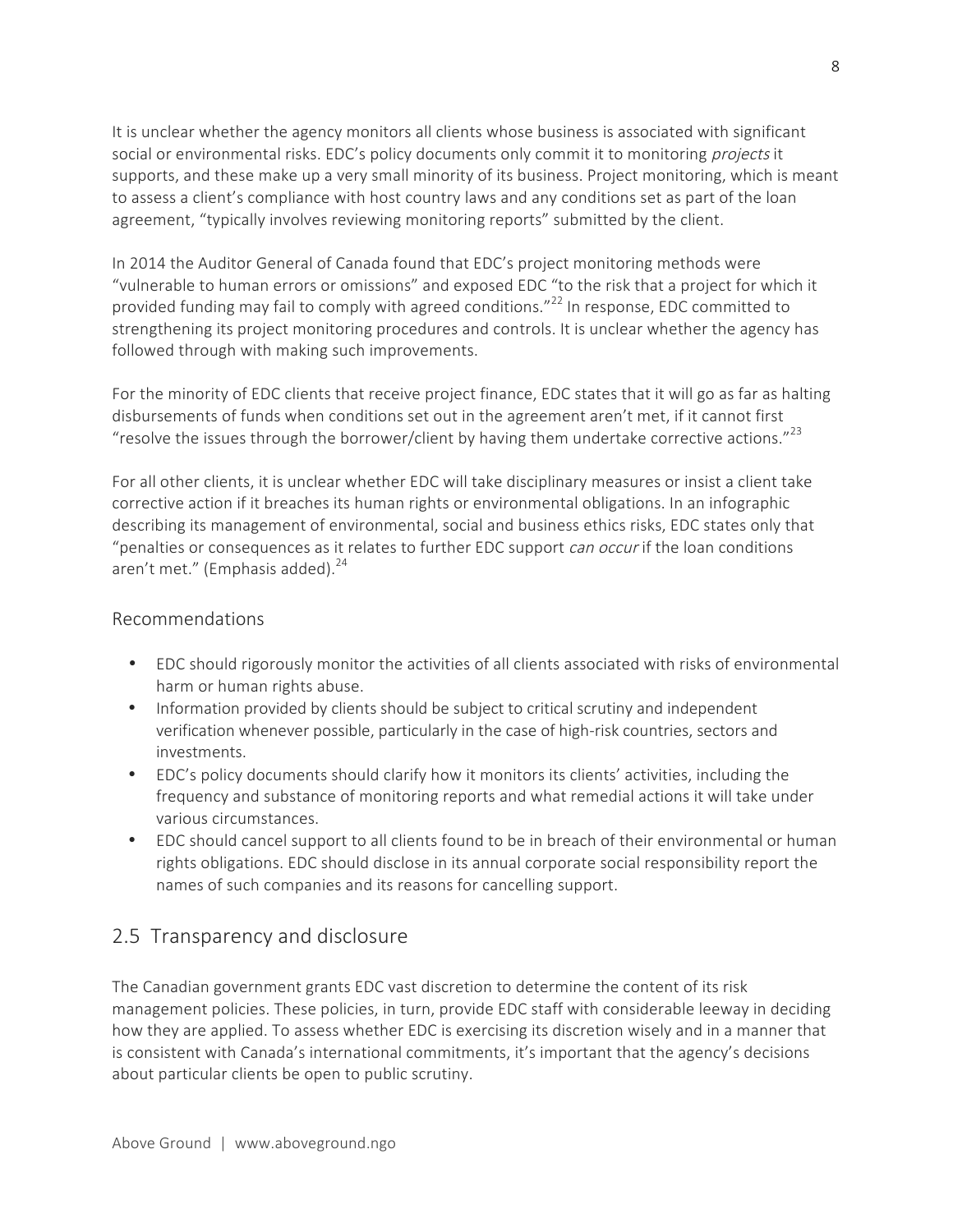There are several legal constraints on EDC's disclosure of information about the companies it supports. The Access to Information Act bars all government institutions from disclosing certain forms of information provided by a third party, including

• trade secrets;

 $\overline{a}$ 

- confidential financial, commercial, scientific or technical information; and
- any information that "could reasonably be expected to result in material financial loss or gain to, or could reasonably be expected to prejudice the competitive position of, a third party."<sup>25</sup>

The *Export Development Act* (EDA) further prohibits EDC from releasing any information relating to a client unless the disclosure is made with the written consent of the client or for the purpose of administering or enforcing provisions of the EDA or other relevant statutes.<sup>26</sup> This presents challenges for achieving transparency on EDC's risk management, since all documentation developed during the assessment, approval and monitoring phases for a particular transaction will necessarily contain information about the client.

EDC currently discloses some basic information about its support for particular clients. It lists on its website transactions signed within the past 15 months, specifying the date, the country of the transaction, the type of support and an approximation of the dollar value.<sup>vii</sup> It also lists the principal counterparty or company benefiting from the support<sup>vill</sup> and in some cases the Canadian company involved.<sup>27</sup> For certain clients receiving project support, EDC also posts some information about its environmental and social risk assessments.<sup>ix</sup>

When EDC receives formal access-to-information requests about a particular client, its standard procedure is not to seek the client's consent to disclose the information protected under the EDA, as the statute allows, but to simply exempt it from disclosure.<sup>28</sup> As a result, the vast majority of information about EDC's assessment, approval and ongoing monitoring of clients is never made public.

vii Only a range of values is given, e.g., \$100-250 million. EDC states that this is "so that foreign competitors can't determine commercial costs of Canadian companies." (EDC, "EDC responds to the Globe and Mail – Greetings from the 'Death Star'," www.edc.ca/EN/About-Us/News-Room/News-Releases/Pages/Globe-And-Mail-Response.aspx). However, some other export credit agencies disclose precise amounts, including Australia's Export Finance and Insurance Corporation (see www.efic.gov.au/media/4120/facilities-signed-2016-2017\_export-finance-comments\_final\_25-september-2017-003.pdf), Export-Import Bank of the United States (see data.exim.gov/dataset/Authorizations-From-10-01-2006-Thru-03-31-2018/vbhv-d8am/data)<sup>vii</sup> and United Kingdom Export Finance (see

www.gov.uk/government/uploads/system/uploads/attachment\_data/file/630876/uk-export-financebusinesses-supported-list-2016-2017-1.csv/preview).

<sup>&</sup>lt;sup>viii</sup> It appears that this is not necessarily the company that *receives* the support. For instance, EDC lists Vedanta Ltd. as the "principal counterparty" for a loan made in August 2017. In response to questions about this support, an EDC official wrote that "the borrower is a company by the name of Cairn India Holdings Limited" and that Vedanta Ltd. is "a related party as the owner of Cairn and one of the transaction guarantors." See aboveground.ngo/wp-content/uploads/2018/08/Vedanta-EDC-reply-2018-8-17.pdf.

<sup>&</sup>lt;sup>ix</sup> For projects in the two highest-risk categories (A and B), EDC posts a brief project description and list of "applicable environmental standards" and documents reviewed. For those in the highest-risk category, it also posts a summary of its review process. The summary, usually about two pages in length, generally does not provide enough detail to enable independent verification or assessment.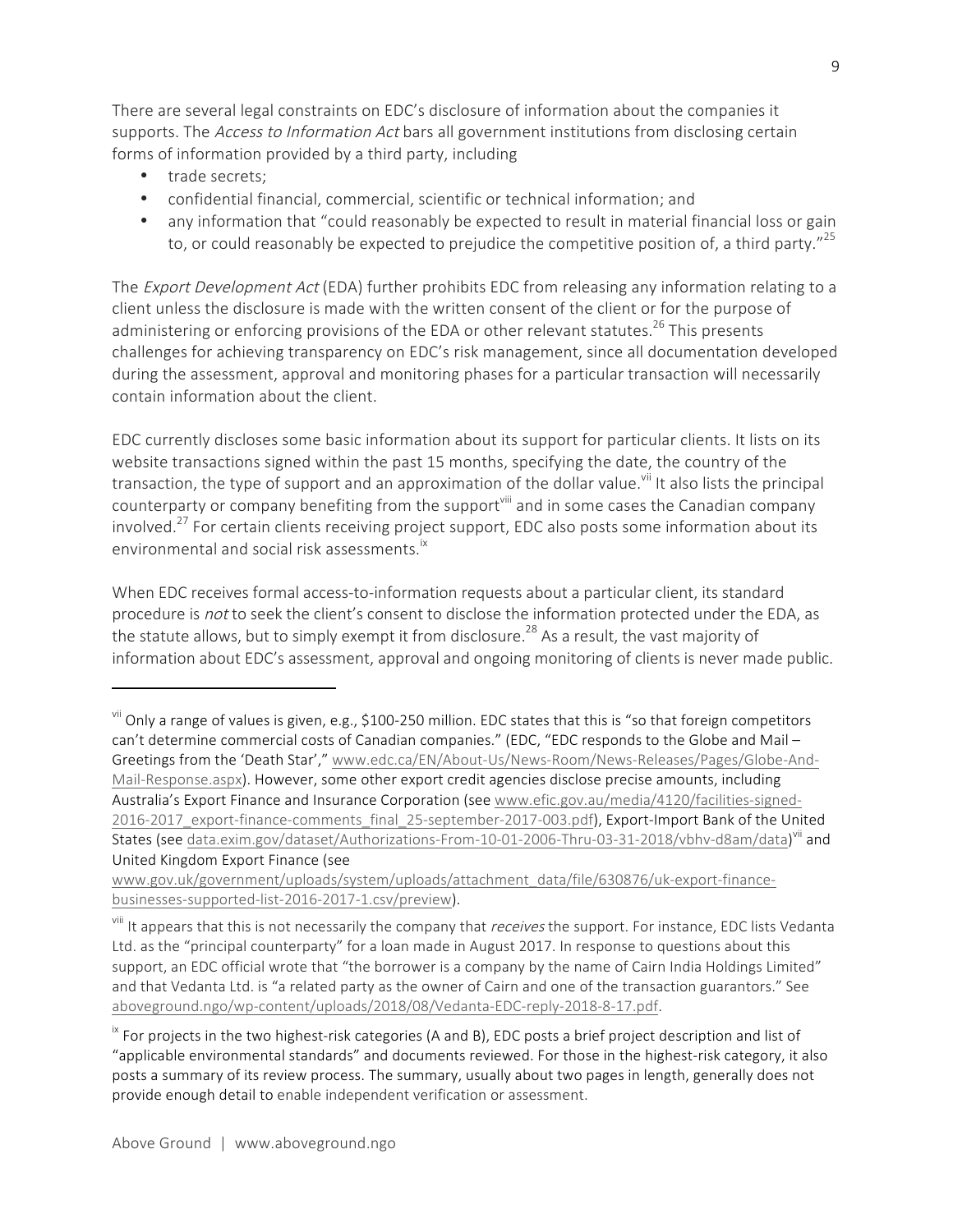#### Recommendations

EDC should publish on its website the following information about each of its transactions:

- the country in which the support will be used
- $\bullet$  its intended purpose<sup>x</sup>
- its exact dollar value

Upon request, and subject to *bona fide* privacy and commercial confidentiality concerns, EDC should as a standard practice encourage its clients to consent to disclosure of the following information:

- a detailed description of EDC's assessment of human rights and environmental risks associated with the transaction
- reports and other information reviewed by EDC to inform its risk assessment, including information produced by third parties
- a detailed description of any mitigation measures included in the contract and relevant monitoring procedures
- the results of monitoring, including reports on site visits, any compliance issues identified and resulting corrective or disciplinary measures

## 3. Concluding remarks

If Canadians are to provide meaningful feedback on EDC's environmental and social risk management policies, it's important that they understand those policies and how they are being applied. EDC should first thoroughly revise and update its policy documents to address the ambiguities and information gaps we've identified here, thereby providing a much clearer picture of its current policies and practices. It should then reinitiate a public review of its ESRM framework.

## 4. Endorsing organizations

The recommendations made in this submission are endorsed by the following civil society organizations:

- Amnesty International Canada
- Canadian Council for International Cooperation
- Canadian Network on Corporate Accountability
- Committee for Human Rights in Latin America
- Friends of the Earth Canada
- Maquila Solidarity Network
- Mining Injustice Solidarity Network
- MiningWatch Canada
- Social Justice Connection
- United Steelworkers

• Inter Pares

<sup>&</sup>lt;sup>x</sup> Even in the case of loans provided for "general corporate purposes," companies do declare to EDC their intended use of the funds, according to an EDC official. (Yolanda Banks, senior corporate social responsibility advisor at EDC, in an email to the Halifax Initiative, 10 July 2010).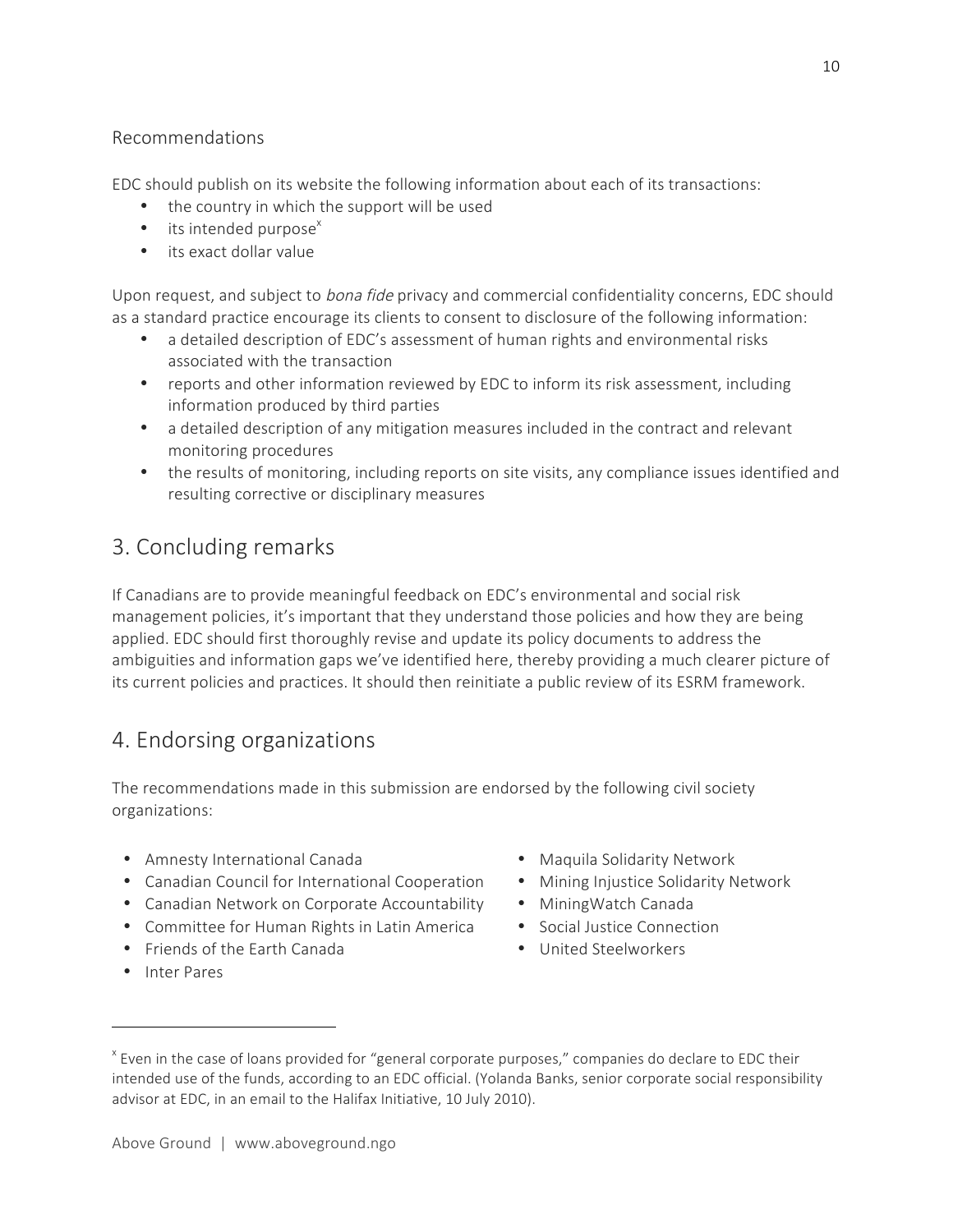## Sources

 $1$ Above Ground, "Bringing Export Development Canada's Climate Change Policy in Line with Canada's Commitments," 7 Sep 2018, aboveground.ngo/export-development-canada-climate1-policy-submission.

 $2$  Above Ground, Anti-Corruption and Export Development Canada: Recommendations for an Effective Policy and Improved Regulatory Oversight, 16 Apr 2018, aboveground.ngo/anti-corruption-and-export-developmentcanada/.

<sup>3</sup> "Export Development Canada playing loose with loan risks: Auditor-General report," The Globe and Mail, 30 Apr 2018, www.theglobeandmail.com/politics/article-export-development-canada-playing-loose-with-loanrisks-auditor/.

 $4$  Office of the Auditor General of Canada, Report of the Auditor General of Canada to the Board of Directors of Export Development Canada: Independent Auditor's Report, Special Examination, www.edc.ca/EN/About-Us/Management-and-Governance/Audits/Documents/special-examination-report-2018.pdf, p. 9.

<sup>5</sup> United Nations Working Group on the issue of human rights and transnational corporations and other business enterprises, Report of the Working Group on the issue of human rights and transnational corporations and other business enterprises on its mission to Canada, 23 Apr 2018, documents-ddsny.un.org/doc/UNDOC/GEN/G18/116/38/PDF/G1811638.pdf?OpenElement, pp. 8 and 20.

<sup>6</sup> EDC, "Environment," www.edc.ca/EN/About-Us/Corporate-Social-Responsibility/Environment/Pages/default.aspx.

 $7$  Ibid.

 $8$  Ibid.

<sup>9</sup> EDC, Review of Environmental & Social Risk Management Policies: Discussion Paper, May 2018, www.edc.ca/EN/About-Us/Corporate-Social-

Responsibility/Documents/CSR%20Policy%20Review%20Discussion%20Paper%202018\_e.pdf, p. 3.

<sup>10</sup> EDC, *Environmental and Social Risk Management Policy*, www.edc.ca/EN/About-Us/Corporate-Social-Responsibility/Environment/Documents/enviro-policy.pdf, p. 1.

<sup>11</sup> EDC, Changing Trade: Quarterly Financial Report, 30 Sep 2017, www.edc.ca/EN/About-Us/Corporate-Reports/Documents/quarterly-financial-report-q2-2017.pdf, p. 3.

<sup>12</sup> EDC, EDC Statement on Human Rights, www.edc.ca/EN/About-Us/Corporate-Social-Responsibility/Documents/human-rights-statement.pdf.

 $13$  Sources for the information in this paragraph can be found in our letter to EDC here: aboveground.ngo/wpcontent/uploads/2017/01/Letter-EDC-Ecopetrol-Pacific-21092016.pdf .

<sup>14</sup> "Oil Spill in Colombia Kills 2,400 Animals," Smithsonian.com, 3 Apr 2018, www.smithsonianmag.com/smartnews/oil-spill-colombia-has-killed-2400-animals-180968653/.

 $15$  "Colombia arrests six linked to alleged PetroTiger bribes," The FCPA Blog, 16 Mar 2015, www.fcpablog.com/blog/2015/3/16/colombia-arrests-six-linked-to-alleged-petrotiger-bribes.html.

 $16$  All sources of information in this paragraph are cited in our report Swept Aside: An Investigation into Human Rights Abuse at Kinross Gold's Morro do Ouro Mine (aboveground.ngo/wp-content/uploads/2017/12/Swept-Aside-Kinross-Morro-do-Ouro-report.pdf).

<sup>17</sup> SEC, "Kinross Gold Charged with FCPA Violations," 26 Mar 2018, www.sec.gov/news/press-release/2018-47.

 $^{18}$  Ed Opitz, Kinross Gold Corporation, letter to the Business and Human Rights Resource Centre, 2 Feb 2018, www.business-humanrights.org/sites/default/files/documents/Kinross response to BHRRC Feb 2 2018.pdf.